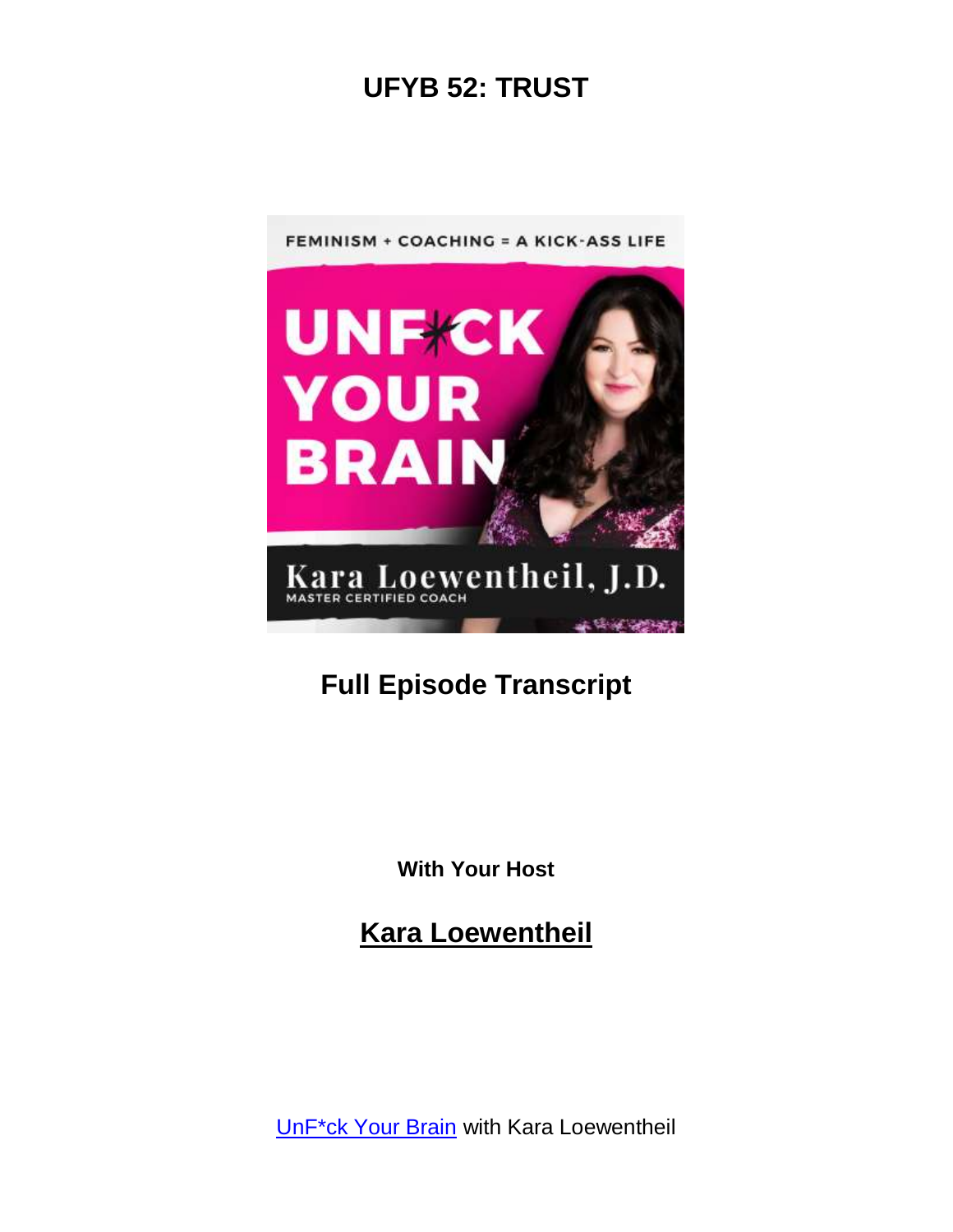Welcome to *Unf\*ck Your Brain*, the only podcast that teaches you how to use psychology, feminism, and coaching, to rewire your brain and get what you want in life. And now here's your host, Harvard law school grad, feminist rockstar, and master coach, Kara Loewentheil.

Hello, my chickens. How are you all doing? I am making it day by day. It's been a little bit of a challenging week, but I am recording this before I start two weeks of travel, which is going to involve a lot of airports, but I think is also going to be super fun.

So first, I'm going to Dallas to meet with my teacher and my mastermind. And then, I'm going to New Orleans to do some research and scouting for the retreat that I'm holding there in January, which I'm really excited about. Don't get excited those of you who aren't my clients, it's only for clients who've been through Unf\*ck Your Brain. Maybe I'll do one that's open to everyone in the future, but for right now, coming to my retreats, you have to go through Unf\*ck Your Brain*.*

So I just don't want any of you to be like, "Oh my god, I'm coming to New Orleans." So I'm going to scout for the retreat and then I'm going to Chicago for a coaching event that includes a yacht party, you know, like you do. So I have to figure out something to wear on a yacht party. Then I'm going back to Dallas because I'm going to teach at this week-long event where, with my teacher and another master coach, we're teaching a whole bunch of new coaches how to make their first \$100,000.

So it's going to be super fun. I'm flying, like, every three days and I need clothing for two climate zones and a ball gown. But it's going to be a lot of learning and growing, so I'm excited about that. And because I'm traveling, of course, someone has to stay at my apartment with my cat because he's 16 and he's used to having me home all day. So if he only gets a 20-minute visit once a day, I come home to bad things having happened to the furniture.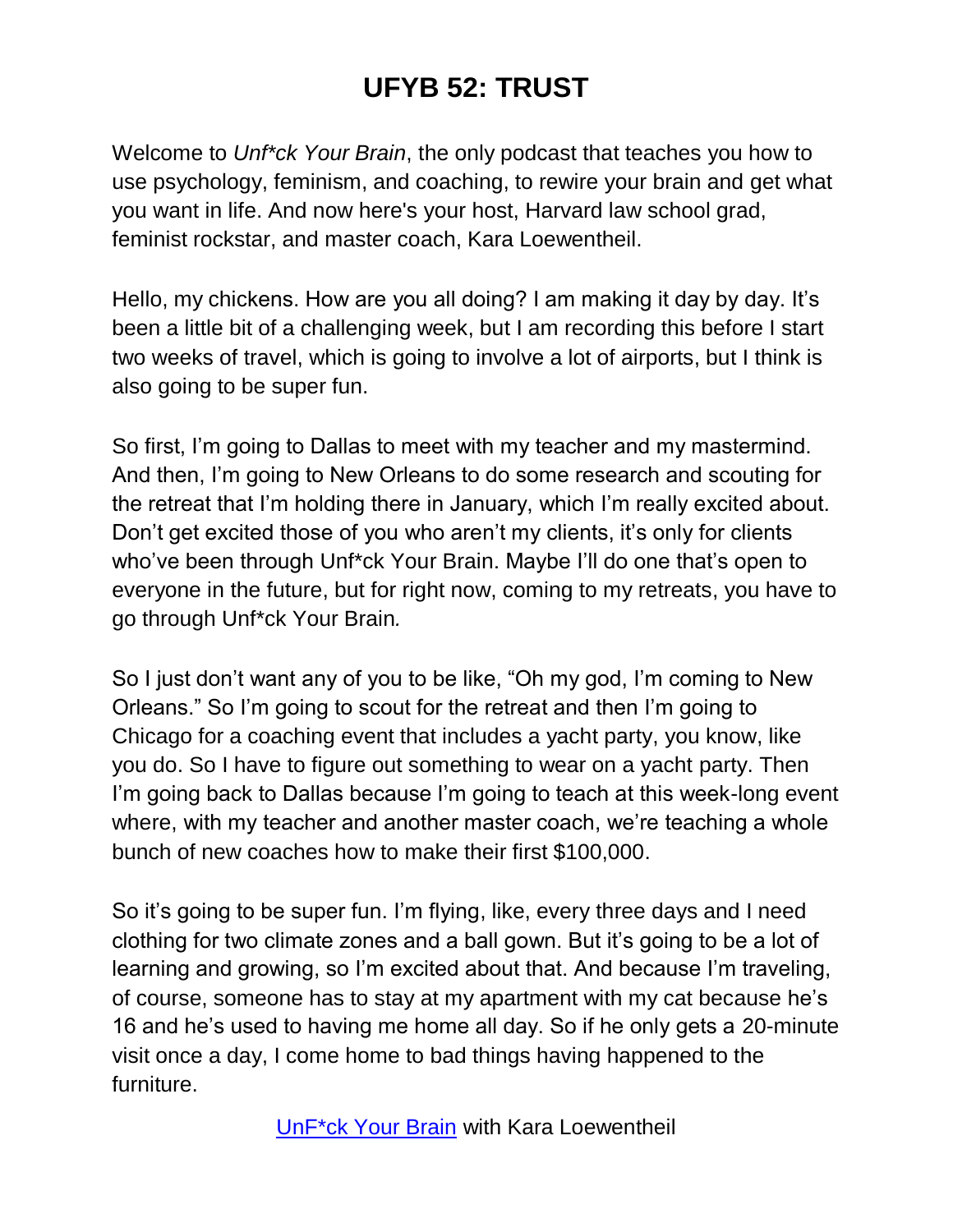So there's a reason I'm telling you this. I have someone who often stays here and I was recommending her to another friend recently and I said, you know, I trust her implicitly. You know, it's a thing people say, it's a saying, I trust them implicitly.

And then afterwards, I started thinking about what that really meant. And so today, I want to teach you about trust because I think that we usually have it 100% backwards about trust. I mean, if you've been paying attention to this podcast, you know that basically every coaching concept involves discovering that you've had something mentally entirely backwards, right?

That's our jam around here; you always have it backwards. So usually, what we think is that trust is something that someone else creates with their actions. So we think, if we trust someone, it's because of how they have behaved. But we know that other people's actions don't cause our feelings; our thoughts do.

So trust is a feeling in the way that I'm using it here, and it's caused by our own thoughts. And trust can also be a thought; I trust them. But when we're talking about trusting someone, I think what we really mean is a feeling, and I think that feeling is security, or certainty.

So when we trust someone, what we mean is, I have thoughts about them and their behavior that create a feeling of security for me. It's definitely not created by them because think about this, many people trust someone who is actively deceiving them. Like, imagine someone cheating on their partner.

The partner totally trusts the cheater because they have the thought that the cheater is trustworthy and wouldn't cheat. But they're totally wrong about that. And now, imagine the partner confesses to the cheating and says, "Hey, I know you didn't know this, but I've been cheating. I've been sleeping with someone else…" whatever it is.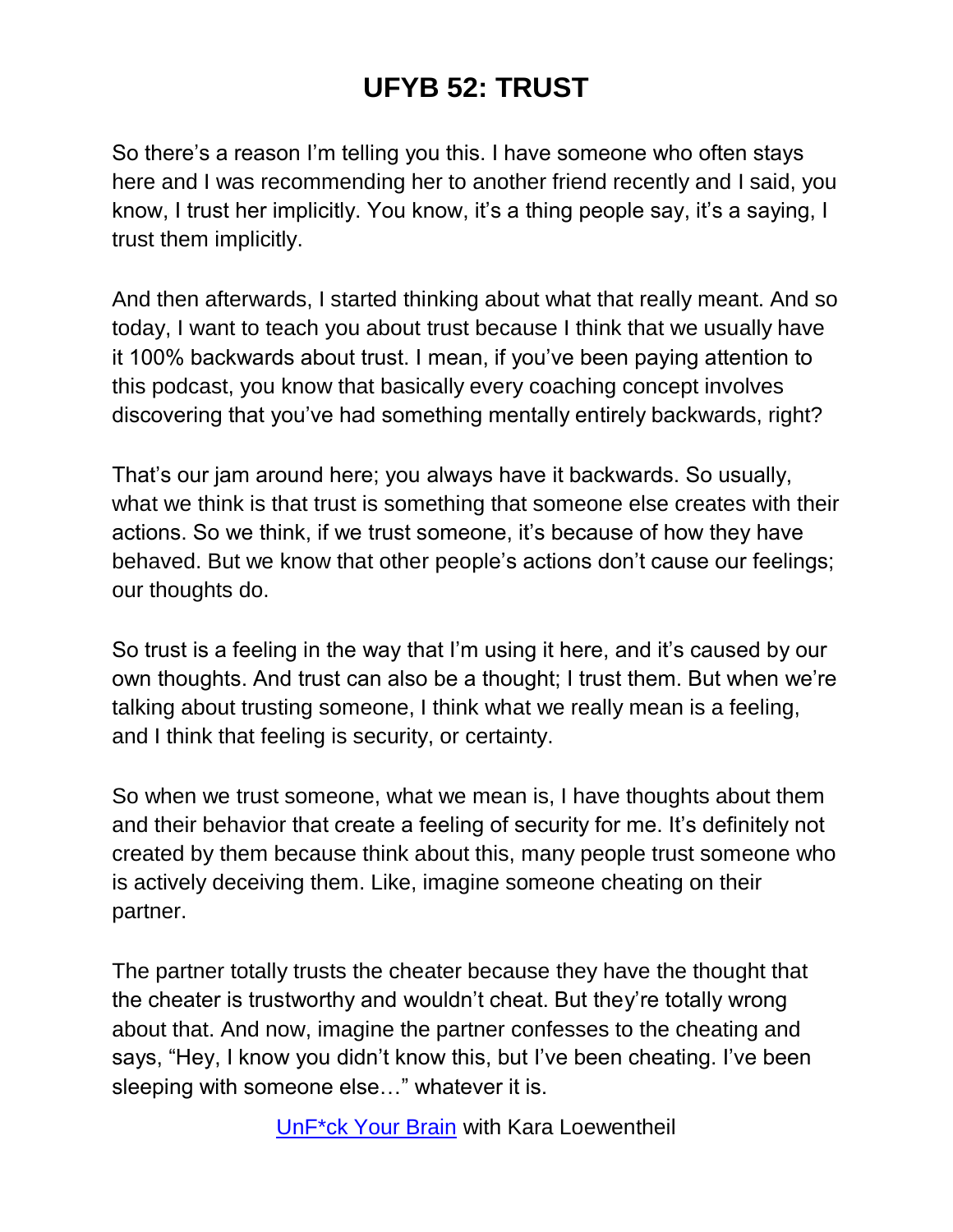Now, that person is telling the truth, but suddenly, their partner no longer trusts them. So we can trust someone when they lie to us and we can not trust them when they tell us the truth, which I just think is a perfect illustration of how trust is caused by our thoughts because, if it was caused by the other person's words or actions, it would line up in a way that makes more sense.

So I think what we really mean when we say that we want to trust someone is that we want them to follow our manual so we can have the feeling we want to have. We want to believe that we know how they will act so that we don't have to think and wonder about it. If we decide to believe that they are a certain way, then we think that makes our lives easier.

Our brain just wants a shortcut to not think about it, so we just decide to believe that they'll behave a certain way and we can trust them to do that. And sometimes, we've had an explicit conversation about it and agreed to what they are going to do, or we're going to do. But a lot of the time, we just think, well everyone knows that there are ways that a friend or a partner or a parent or a boss should act. We just think that's understood.

And then suddenly, if they don't act that way, if they don't have the same assumptions as us, we decide we cannot trust them. And this is how you can end up with two people in a situation where they have very different ideas about whether one of them has done something wrong or violated any trust at all.

I think that trust is so important to us because we think the person we are trusting has the power to cause our feelings. So really, what we're saying when we trust someone is, I trust you to create for me the feelings I do want to have and not to create for me any feelings I don't want to have.

Which is impossible, right, because other people don't create our feelings; positive or negative. I think that the only person we truly need to be able to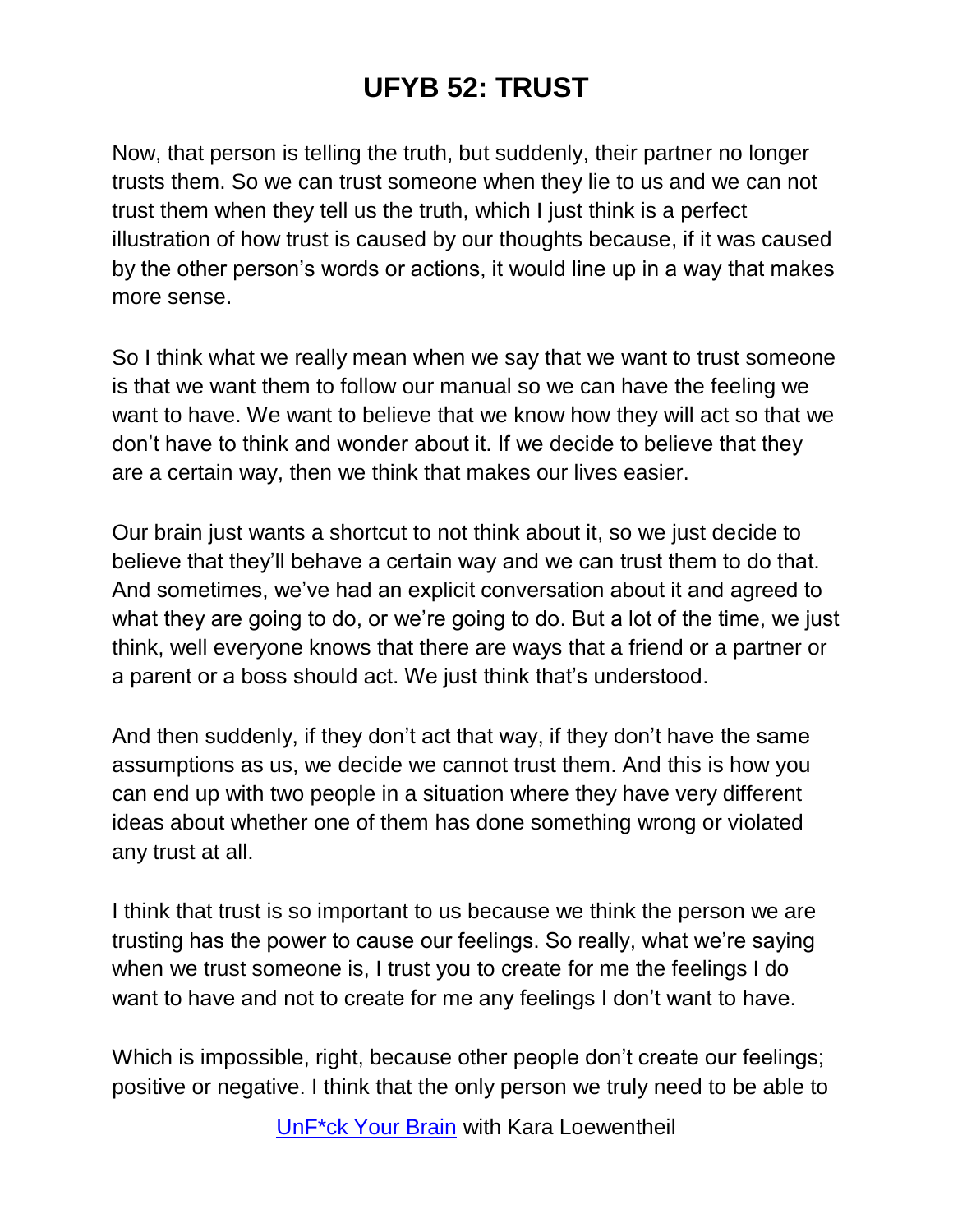trust is ourselves. We are the only one whose thoughts, feelings, and actions we can actually control or vouch for. But I think the less we trust ourselves, the more we want other people to take responsibility for our emotions because we think we don't know how to do it.

We don't know how to make sure we feel the way we want, so we want someone else to make that happen, which makes no sense, of course. If you can't even manage your own mind, you definitely can't manage someone else's mind. But the flipside of that is that is you know you can trust yourself to manage your own mind, you actually don't have to trust anyone else.

You don't have to distrust them either, it just doesn't have to be a concept that you're particularly preoccupied with. The one thing we can always trust other people to do is whatever their thoughts and feelings are driving them to do, right? Your thought creates your feeling which drives your action. Their thoughts create their feelings which drive their actions.

But if you take responsibility for your own emotional state then that's fine. You can accept someone else, the reality of them, whether you trust them or not. And again, that doesn't mean you necessarily distrust them, which would be like being actively suspicious. It just means that trust is not really a factor; it's just not such a big thing.

You can accept people for exactly who they are. You can choose to trust them, quote en quote, if you want, which really means you can choose to create the emotion of trust by thinking about how they'll act the way you predict they'll act. Or you can choose to believe that what they do really isn't an issue.

But the bottom line is that if you trust yourself to manage your own mind, you'll find that you're much less invested in what other people do or don't do. And that's as it should be. If other people aren't responsible for your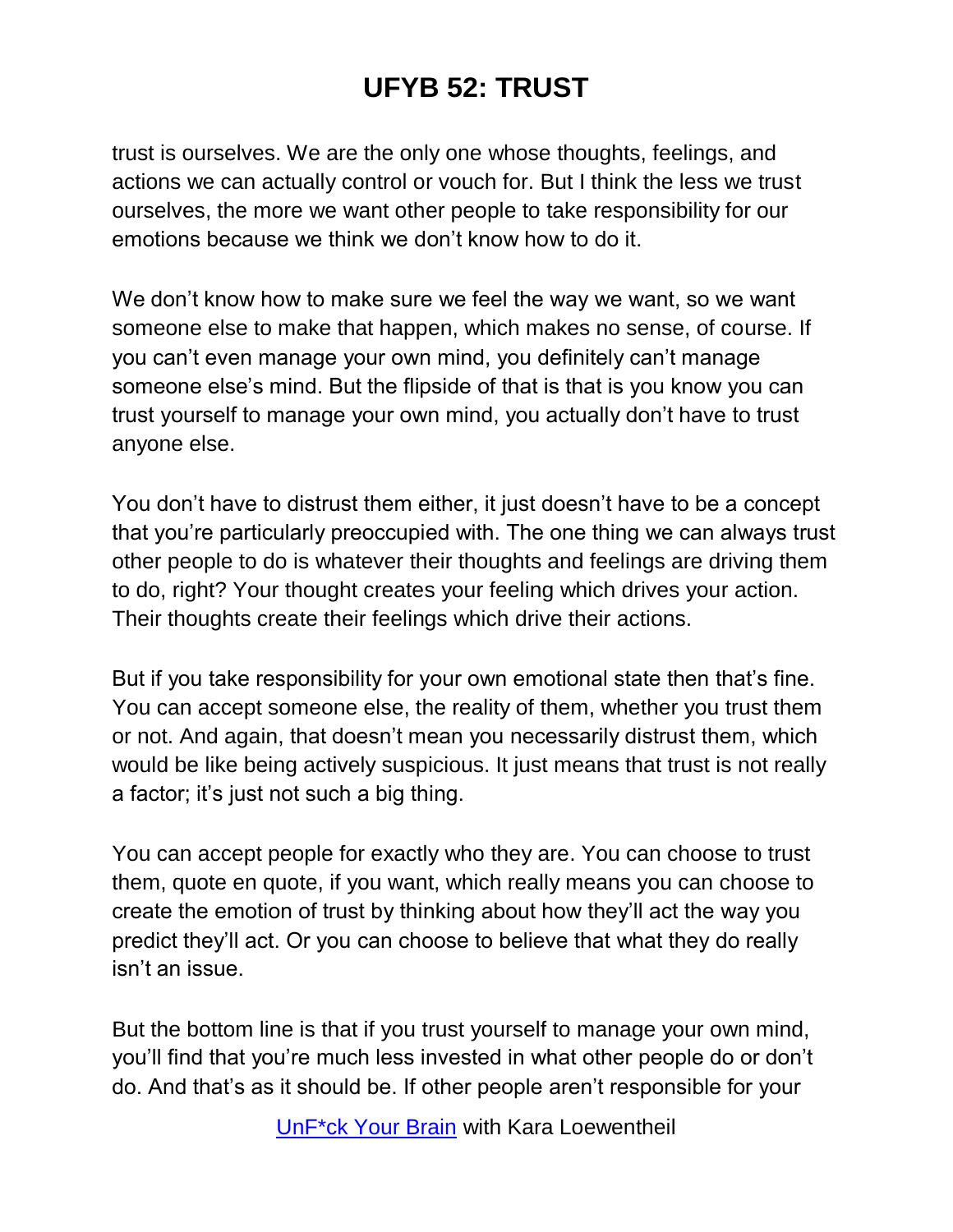feelings, then you can get out of their business. You don't have to have so many opinions about what they are doing or should or shouldn't do, and you don't have to put your emotional eight on them behaving predictably.

Trust is always a choice. We can choose to think thoughts that create the feeling of trust, or we can choose to think that's to create a feeling of distrust, or we can choose to think that trust just isn't really a significant issue. Where we go wrong is thinking that our thoughts and feelings are caused by the other person or that they need to be provable, that they need to be based on some kind of true facts that justify them.

The truth is that humans are capable of anything. We can never truly know what someone else will or won't do. We've all thought that we could and been wrong. And then we tell ourselves that the other person changed or tricked us. But the truth is that we just didn't know the full set of facts about them.

We were choosing to believe they are one way when that wasn't true. If you create trust with yourself though, if you always have your own back and you are working on managing your mind, you really don't have to worry so much about whether to trust other people. You can make much cleaner decisions about it without emotional drama.

That's why it becomes so difficult for us to think about whether or not to, quote en quote, trust someone again after we think they've broken our trust, because we're essentially asking them to act in a way that will change our thoughts and feelings about what they did, which is impossible. They can't change that at all.

So first, we trusted them because we thought we could predict their behavior and that it would be what we would want them to do. Then it turned out that their behavior sometimes isn't what we want them to do. And now, we want them to prove to us that we can believe that they'll go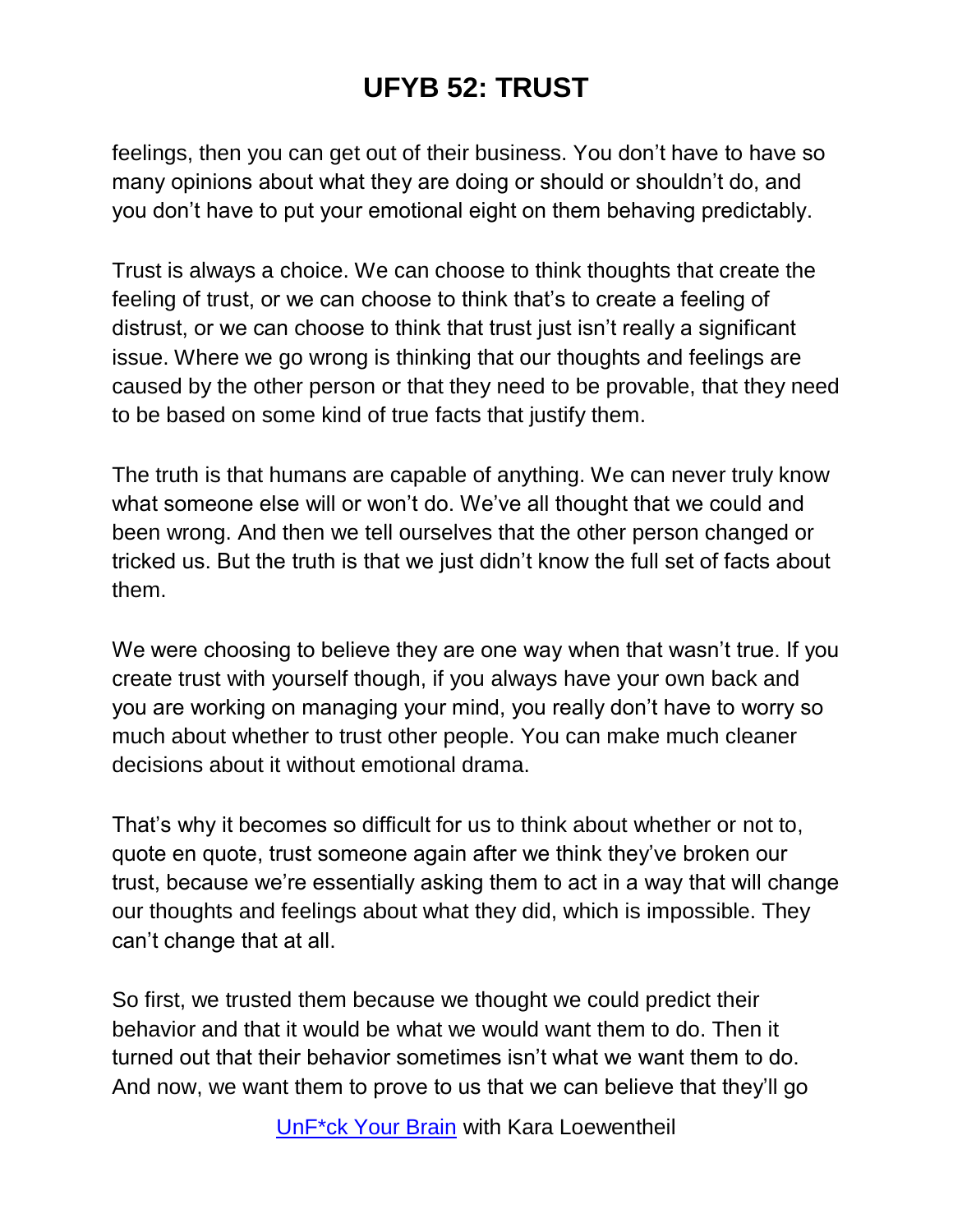back to doing what we want them to do, which is, you know, sometimes they will and sometimes that's a lie. But either way, they can't cause those thoughts and feelings for us. They can't make us think that.

So let's go back to my cat sitter example. Let' say it was a friend who cat sat for me. I kind of want to get out of the employee realm because it's a little bit different. I don't think trust is where I worry, but of course, with an employee, you want to know they can do their job. And if they don't, you would take some steps. So let's just take it out of the employee realm.

If I have a friend cat sit for me, if I get home and it turns out my friend never showed up and my cat hasn't had food or water for a few days, I could tell myself that my friend deceived me and that I was wrong to trust her. I could feel a lot of negative emotions, like betrayal and anger and mistrust.

I could have a whole conversation with her about how she misled me and how I shouldn't have trusted her and I could try to make her take certain actions to rebuild my trust. Like, I could have a manual for what I want her to say and what emotions I want her to display and what I want her to do, and I could try to make her follow that manual so that I could allow myself to think certain thoughts about her again.

Or, I could simply say to myself, well, I'm definitely not having her watch my cat again because obviously she isn't good at it. And that would be that. My cat is literally yelling right now. He can hear me talking about him.

I could choose to continue the friendship or not, but either way, I do not have to create a lot of emotional drama about my trust in her and try to get her to say a certain thing or act a certain way just so I can think trusting thoughts again. What's really happened is that I was mistaken. I thought that she would feed the cat.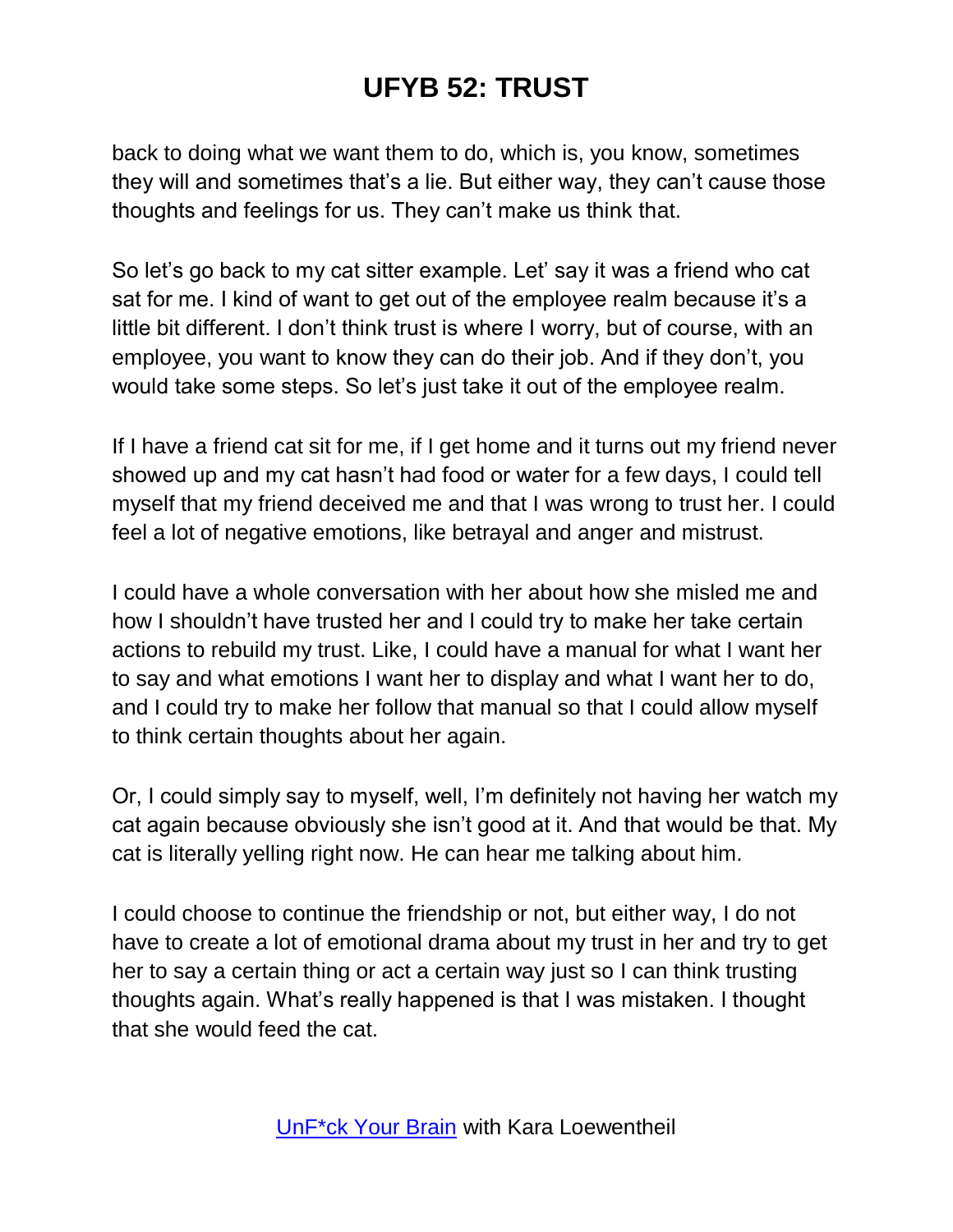As it turns out, she didn't feed the cat. Now I know that she didn't feed the cat in that instance, and if I'm going to pick someone to feed the cat, I'm probably not going to pick someone who already didn't do it once. I just know more about her now.

That doesn't mean that I have to believe that she misled me or deceived me or I can't trust her or, you know, she's not a good friend and I can't trust her in this totally other circumstance. It's just more information that I now have about who she is.

So this is deep stuff and it's confusing, I know, because it's the opposite of how we've been taught. So I really recommend that if your brain hurts from this podcast, you just start with being curious with yourself about why you need to trust someone because it's invariably the case that you think you need to trust them because you think that they need to behave a certain way so that you can feel okay.

So you think that your spouse has to not cheat on you so that you don' t have to feel sad and rejected, or betrayed. You think that you need to trust a friend not to share your confidences so that you don't feel betrayed and you feel loved.

We think that we need to trust other people so that they'll do what we want and predict so that will have the feelings we want. You want to trust them to create your feelings for you, but that's not their job and it's not even possible. So just be curious with yourself about what trust really means for you and whether or why it's necessary to have it for other people at all.

Most of us spend way too much time worrying about whether we can trust other people and trying to manage them into being trustworthy. So it's almost like we're so committed to our story about them that we can't see the reality.